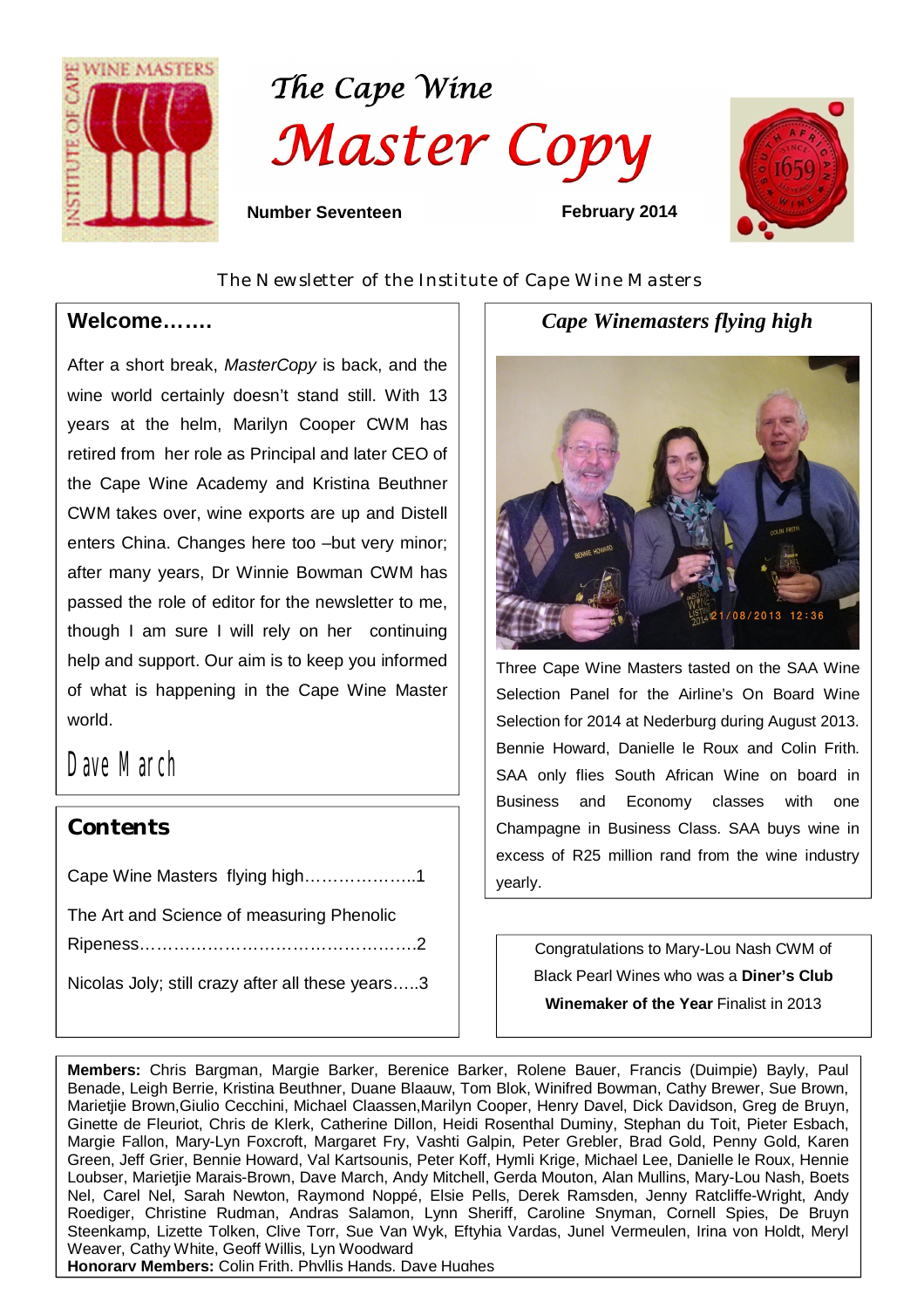# **The Art and Science of measuring Phenolic Ripeness.**

Dr Andy Roediger seems to get more than 24 hours from each day. Wine Judge ( ISWC, Veritas et al), winemaker and producer of the



'Boschheim' label, Chairman of the Institute of Cape Wine Masters, intrepid wine traveller, and running an eponymous business  $(1)$  consulting in the analysis of polymers and plastics, and now phenolic ripeness.

Analysing phenolic ripeness grew from his CWM Dissertation and guiding an intern in his studies and led to the establishment of a method which simplified the complex Glories  $_{\text{(ii)}}$  method (and considers some 20 others) and which enables a quantitative and qualitative analysis of a multitude of grape compounds. Unlike other scientific methods which just produce data, though, Andy's analysis carries with it a practical recommendation of any improvements that could be made in the growing or harvesting of grapes based on the resulting data.

Few viticulturists or winemakers were doing any real analysis of phenolic ripeness, and Andy believes perhaps only 20% do so now. Most rely on refractometer readings of sugar levels and their own ability to taste a grape's ripeness, a difficult and subjective assessment which properly might take years of experience to achieve. Andy Roediger is convinced of the advantages of using a definitive and reliable measure of phenolic ripeness. He offers three reasons why.

Firstly, Balling readings are only one aspect of ripeness, a grape could be phenolically ripe at 22 Balling but the winemaker might be waiting for it to achieve 24 Balling and in the meantime some phenolics are polymerising. His analysis might remove some stressful vineyard moments. Secondly, his method allows up to 60 blocks of vines to be analysed in a day when other methods might manage two or three. Thirdly, his method allows practical assessment of results, and he is able to recommend not just

alterations to harvest timings or yield, but canopy management, irrigation, varietal selection and siting. Andy has even identified wines and vineyards where water or heat stress has occurred only to have this confirmed by the winemaker. Further, he is able to determine potential depth and complexity of flavour, depth of colour and longevity of the wine. Research in the USA has found a strong correlation between wines predetermined as of good quality when tested for phenolic ripeness and scores of 90 plus when later assessed by Robert Parker. The adage that you cannot make good wine from poor grapes proves the importance of getting grape development right and analysing phenolic ripeness helps remove uncertainty.

''The stumbling block is a definition of ripeness'', says Andy. Achieving a certain Balling level may not be an indication of other key factors, such as grape phenolics. Phenolics are chemical compounds containing tannins, colourants and aromatic compounds. A balance between tannins and colourants help stabilize a wine and lead to flavour development. Andy's analysis can plot each separate compound's development (by measuring at two or three stages) and compare this against accumulated data of levels of ripeness for each variety. There are three tests for this analysis. Plotting the development of anthocyanins shows when they have peaked at full ripeness. Then theoretical ripeness potential can be measured against real winemaking, the quantitative extraction of anthocyanins and the ratio (50% extraction is not good, 60% extraction is better) will indicate potential wine quality. Also, the contribution of tannins to overall phenolics is assessed and this also indicates the wine's structure and future. His analysis shows the contribution and potential of every compound, even separating seed tannins from skin tannins to examine the role each might play during fermentation and later in bottle.

Andy is keen, though, to reduce the complexity of the analysis for the winemaker. ''It definitely is a numbers game'', he says. So he performs the analysis then translates it into non-scientific language, offering practical advice and he admits he won't sugar-coat his findings. He will clearly show where changes might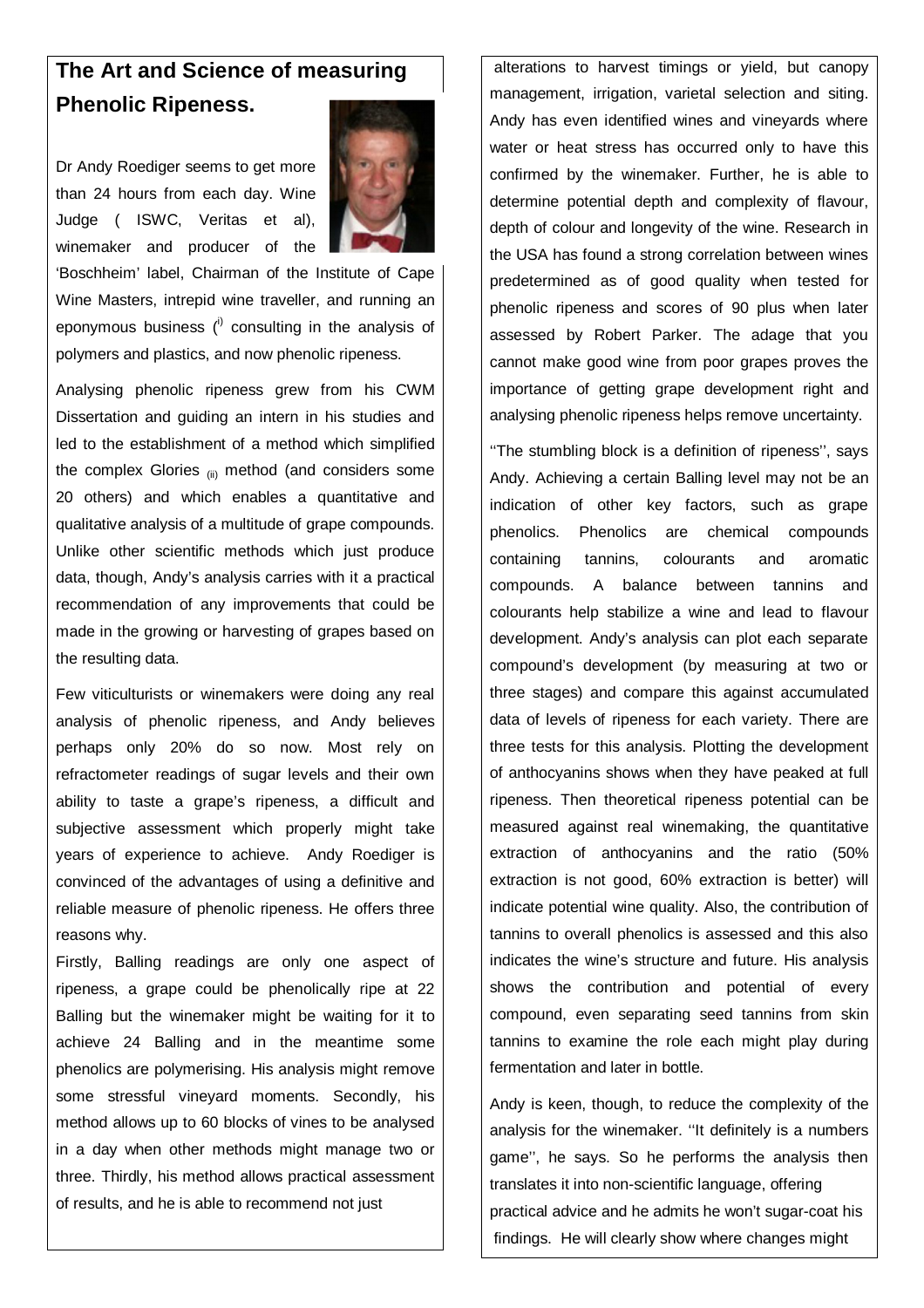help, such as altering irrigation methods, amounts or timings, adjusting the canopy, changing each vine's cropping, harvest timings and fermentation methods – especially the use of enzymes. Andy believes his analysis is particularly useful for producers looking to make vineyard changes or working with young vines. He cites the Young Wine Competition as a method of winemakers benchmarking their wines against their peers and says how his analyses can do the same for them without the stresses of competition.

Many winemakers use technology to assess elements such as pH, sugar, acidity, alcohol etc. in their wine so using technology to assess grape quality before fermentation seems logical. Not doing it could be viewed as 'closing the stable door after the horse has bolted'. At the least it is missing an opportunity. In difficult economic times, though, is such consultation

another unwelcome expense? Andy says for some it might be, but it needn't be a lifetime commitment, many might use him once or twice to achieve the quality levels they are looking for then not need further help for years or at all, others might use him infrequently when making changes or establishing new varietals or brands, others might just want to check they are doing everything possible to maximise potential. Many iconic wineries are using Andy's consultancy on such a basis.

There are many, of course, who believe that winemaking is an art as much as a science, and rely largely on human analysis in the vineyard to achieve their goals. The science of measuring phenolic ripeness and Andy's personal and qualified interpretation could offer the perfect combination.

#### **Typical report format;**

| Date      | Ea%  | [A]1<br>mg/L | [A] $3.2 \text{ mg/L}$ |    | Skin Tannin   Seed Tannin | Mp%  | <b>Brix</b> | рH   | TA g/L |
|-----------|------|--------------|------------------------|----|---------------------------|------|-------------|------|--------|
| 13-Feb-06 | 44.8 | 1999         | 896                    | 35 | 0                         | 1.5% | 17.1%       | 2.92 | 9.4    |
| 22-Feb-06 | 59.4 | 1971         | 1171                   | 46 | 0                         | 3.7% | 18.3%       | 3.04 | 8.8    |
| 03-Mar-06 | 49.6 | 1785         | 886                    | 35 | 4                         | 9.3% | 19.6%       | 3.21 | 7.3    |

Ea% Percentage extraction of total anthocyanins available during winemaking conditions;

[A]1 Total amount of anthocyanins in the grape; [A]3.2Amount of anthocyanins extractable under winemaking conditions;

Tannins Amount of skin and seed tannins. Mp% Contribution of tannins relative to total anthocyanins as a percentage.

(i) www.roedigeragencies.co.za (ii) Y Glories, Handbook of Enology, Vol 2, Wiley & Sons, 2000

## **Nicolas Joly; still crazy, after all of**



#### **these years**

A somewhat low-key event during the Spier Secret Festival

at their Stellenbosch winery was a visit by legendary Biodynamicist and Savenniere producer par excellence, Nicolas Joly. A small but eager audience of fruit growers, farmers, winemakers and Chenin Blanc lovers heard the wisdom of a pioneer of 'tuning the vine and the wine into life and earth frequencies'. "All I do is help the plant to connect to cosmic forces", said Joly. No one can deny the existence of such

Forces - they are everywhere and effect every living organism and even sceptics must acknowledge the tides and growing seasons. Vines have life forces like every other matter and Joly is insistent that we should speak not just of life forces, but the spirit of those life forces. He showed numerous pictures of plant material, fruit and wine when left to their own life forces and contrasted them with the effects of the same when treated with chemicals. Natural effects were harmonious, complex and uniform, man-made effects (such as treating with hormones or chemicals) showed distorted, ugly patterns under the microscope. Joly used the humble snowflake to make his point. "The 3500 plus intricate patterns are spellbinding",